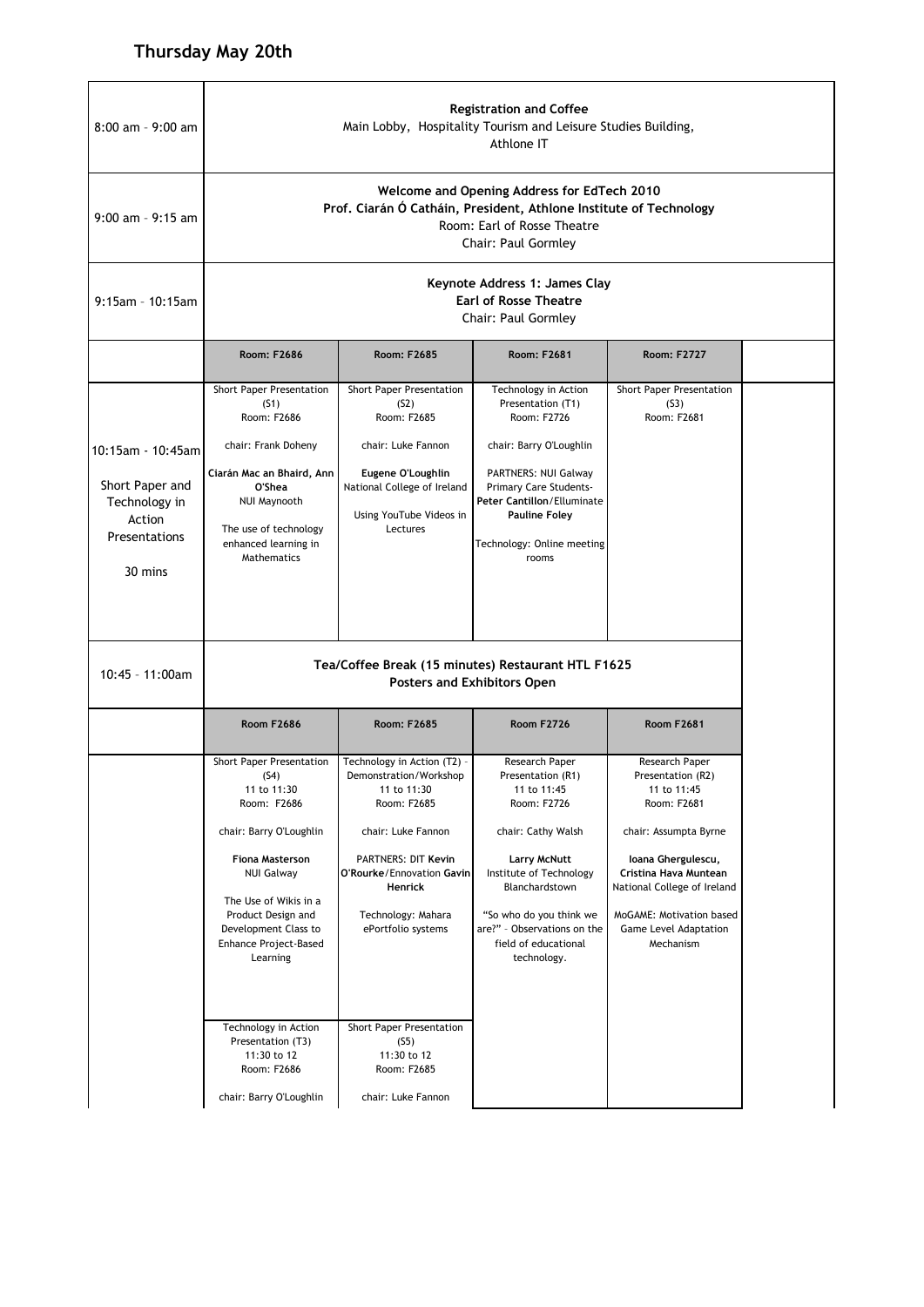| 11:00 am - 12:30<br>pm<br>Short Paper,<br>Research and<br>Technology in<br>Action<br>Presentations -<br>Strand 2                       | <b>PARTNERS: TCD Patrick</b><br>Doyle/Learning Objects<br>Peter Shipley<br>Technology: Web 2.0 Tools<br>(blogs-wikis-podcasts)<br>Short Paper Presentation<br>(S6)<br>12 to 12:30<br>Room: F2686<br>chair: Aisling Keenan &<br>Noel Tierney<br>Dina Brazil, Keane<br>Dorothy, McGuinnes<br>Martina, Damien Raftery<br>Institute of Technology<br>Carlow<br>Students creating videos:<br>using Flips for motivation<br>and assessment                                                                                                                                                                                                                                                                                                                                                                                                                                                                                                                                                              | Anita Flanagan<br>Google Ireland<br>Supporting informal<br>learning: A learning<br>technology pilot to tag and<br>locate knowledgeable<br>people in a global<br>organisation<br>Short Paper Presentation<br>(S7)<br>12 to 12:30<br>Room: F2685<br>chair: Sinead Bracken<br><b>Bernard Francis Goldbach</b><br>Over the Shoulder of a Blind<br><b>Browser</b> | Research Paper<br>Presentation (R3)<br>11:45 to 12:30<br>Room: F2726<br>chair: Assumpta Byrne<br>Mark Campbell, Niall<br>McSweeney<br><b>NUI Galway</b><br>Developing information<br>literacy skills for PhD<br>students | Research Paper<br>Presentation (R4)<br>11:45 to 12:30<br>Room: F2681<br>chair: Cathy Walsh<br>Nicola Mary Duffy, Patrick<br>Campbell, Billy Bennett<br>Letterkenny Institute of<br>Technology<br>'E-Enhanced' Learning For<br>The Autistic Spectrum |  |
|----------------------------------------------------------------------------------------------------------------------------------------|---------------------------------------------------------------------------------------------------------------------------------------------------------------------------------------------------------------------------------------------------------------------------------------------------------------------------------------------------------------------------------------------------------------------------------------------------------------------------------------------------------------------------------------------------------------------------------------------------------------------------------------------------------------------------------------------------------------------------------------------------------------------------------------------------------------------------------------------------------------------------------------------------------------------------------------------------------------------------------------------------|--------------------------------------------------------------------------------------------------------------------------------------------------------------------------------------------------------------------------------------------------------------------------------------------------------------------------------------------------------------|--------------------------------------------------------------------------------------------------------------------------------------------------------------------------------------------------------------------------|-----------------------------------------------------------------------------------------------------------------------------------------------------------------------------------------------------------------------------------------------------|--|
|                                                                                                                                        | <b>Room F2705</b>                                                                                                                                                                                                                                                                                                                                                                                                                                                                                                                                                                                                                                                                                                                                                                                                                                                                                                                                                                                 |                                                                                                                                                                                                                                                                                                                                                              |                                                                                                                                                                                                                          |                                                                                                                                                                                                                                                     |  |
| 12:30 - 1:20pm<br>Pecha Kucha<br>Devised and<br>shared by Klein<br>Dytham<br>architecture<br>TM: PechaKucha<br><b>Night Foundation</b> | PechaXucha<br>Pecha Kucha<br>Room: F2705<br>chair: Jen Harvey<br>1. Muireann OKeeffe, Claudia Igbrude, Dublin Institute of Technology,<br>Linking-in to learners today: using social networking tools for education (PK1)<br>2. Angelica Risquez, University of Limerick,<br>Online student for an hour - a basic approach to staff CPD (PK2)<br>3. Brian Martin Mulligan, IT Sligo<br>Using Google Wave for collaboration beyond the VLE (PK3)<br>4. Mark Campbell, eMedia Interactive Ltd.,<br>How to avoid the icebergs: Reflections on what a learning technology project could teach smart people about<br>effective poster design (PK4)<br>5. Frances Boylan, Tony Kiely, Dublin Institute of Technology<br>Action Accounting": Untying the Accountancy Knot (PK5)<br>6. Catherine Kane, Trinity College Dublin<br>E-moderated eTivities in a Blending Learning Approach (PK6)<br>7. Andrew Flaus, NUI Galway,<br>Clickers in Action: Personal Response Systems for the Busy Lecturer (PK7) |                                                                                                                                                                                                                                                                                                                                                              |                                                                                                                                                                                                                          |                                                                                                                                                                                                                                                     |  |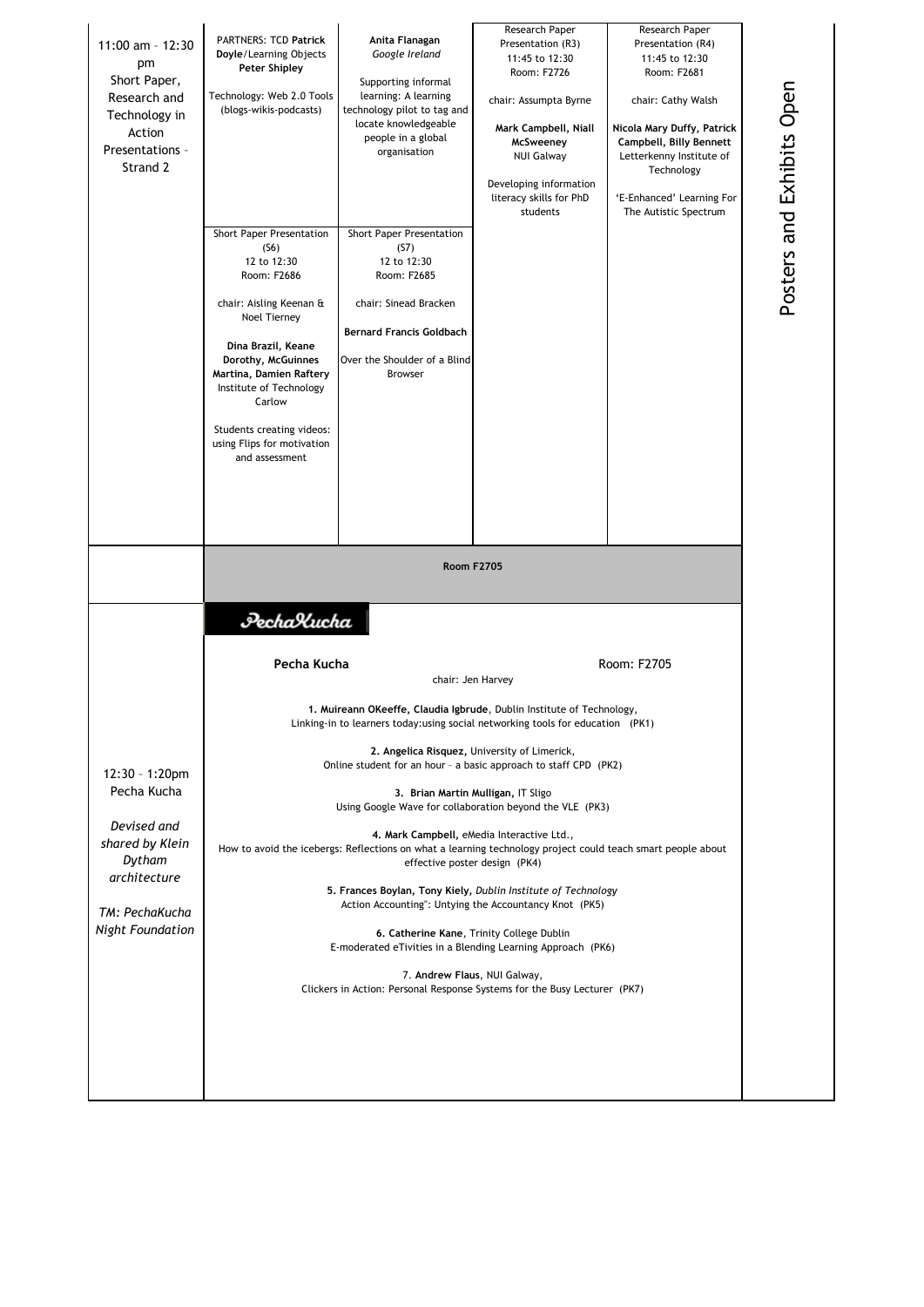Thursday May 20th

## **Lunch - Venue: Canteen of Main Building Posters and Exhibitors Open**

|                                                                                               | <b>Room F2686</b>                                                                                                                                                                                                                                                                                                                                                                                                                                                                                                                                                                                                                                                                                                                    | <b>Room: F2685</b>                                                                                                                                                                                                                                                                                                                                                                                                                                                                                                                                                                                                                                                                                                                                                                                    | <b>Room F2726</b>                                                                                                                                                                                                                                                                                                                                                                                                                                                                                                                                                                                                                                                                                                                           | <b>Room F2681</b>                                                                                                                                                                                                                                                                                                                                                                                                                                                                |
|-----------------------------------------------------------------------------------------------|--------------------------------------------------------------------------------------------------------------------------------------------------------------------------------------------------------------------------------------------------------------------------------------------------------------------------------------------------------------------------------------------------------------------------------------------------------------------------------------------------------------------------------------------------------------------------------------------------------------------------------------------------------------------------------------------------------------------------------------|-------------------------------------------------------------------------------------------------------------------------------------------------------------------------------------------------------------------------------------------------------------------------------------------------------------------------------------------------------------------------------------------------------------------------------------------------------------------------------------------------------------------------------------------------------------------------------------------------------------------------------------------------------------------------------------------------------------------------------------------------------------------------------------------------------|---------------------------------------------------------------------------------------------------------------------------------------------------------------------------------------------------------------------------------------------------------------------------------------------------------------------------------------------------------------------------------------------------------------------------------------------------------------------------------------------------------------------------------------------------------------------------------------------------------------------------------------------------------------------------------------------------------------------------------------------|----------------------------------------------------------------------------------------------------------------------------------------------------------------------------------------------------------------------------------------------------------------------------------------------------------------------------------------------------------------------------------------------------------------------------------------------------------------------------------|
| 2:15 pm - 3:45 pm<br>Short Paper,<br>Research and<br>Technology in<br>Action<br>Presentations | Short Paper Presentation<br>(S8) 2:15 to 2:45<br>Room: F2686<br>chair: Eimear Kelly<br>Oisín D Keely, Andrew<br><b>Flaus</b><br><b>NUI Galway</b><br>Molecules and Movies:<br>Using Multimedia with<br>Molecular Model Building in<br>Undergraduate<br><b>Biochemistry Laboratories</b><br><b>Short Paper Presentation</b><br>(S11) 2:45 to 3:15<br>Room: F2686<br>chair: Geraldine McDermott<br><b>Robert Hickey</b><br>Institute of Technology<br>Blanchardstown<br>Instructional Videocasts:<br>Facilitating learning in a<br>mobile world<br>Technology in Action (T4)<br>3:15 to 4:00<br>chair: Sinead Bracken<br>Room: F2712 (*Note: Room<br>change)<br><b>PARTNERS: AIT Eimear</b><br>Kelly<br>Technology: Smartboard<br>Room | Short Paper Presentation<br>(S9) 2:15 to 2:45<br>Room: F2685<br>chair: Sinead Bracken<br>Dave Madden<br><b>Blended Learning Design</b><br>MP3 Instructional Design<br>Model for Multiple<br>Intelligences<br>Short Paper Presentation<br>(S10) 2:45 to 3:15<br>Room: F2685<br>chair: Sheila Flaherty<br>Mary Dempsey, Paul<br>Gormley, Ralph Riedel,<br>Liam McDwyer<br><b>NUI Galway</b><br>An analysis of third level<br>interdisciplinary student<br>learning outcomes using<br>Wiki technology tools- an<br>evaluation of Germany and<br>Ireland University students<br>Short Paper Presentation<br>(S12) 3:15 to 3:45<br>Room: F2685<br>chair: Geraldine McDermott<br><b>Brian Coll</b><br>Institute of Technology<br>Sligo<br><b>Integrating Assessment</b><br>Tools with Moodle -<br>Lightwork | Research Paper<br>Presentation (R6)<br>Room: F2726<br>2:15 to 3:00<br>chair: Frank Doheny<br>Peter Morris, Shane<br>Dowdall Dundalk Institute<br>of Technology<br>Student self-assessment and<br>independent learning in a<br>1st year mathematics<br>module: identifying and<br>responding to needs and<br>challenges through<br>technology<br>chair: Frank Doheny<br>Research Paper<br>Presentation (R8)<br>3:00 to 3:45<br>Room: F2726<br>chair: Noel Tierney<br>Trudy Corrigan, Carmel<br>Conroy, Marian Flanagan,<br>Joan Flood, Cathy Fowley,<br>Joan McGrane, Gerry<br>McNamara, Conor Sullivan<br>Dublin City University<br>Intergenerational Learning<br>at Dublin City University:<br>Introducing Older Learners<br>to Technology | Research Paper<br>Presentation (R7)<br>Room: F2681<br>2:15 to 3:00<br>chair: Aisling Keenan<br><b>David Hamill</b><br><b>Trinity College Dublin</b><br>Social Networking in<br>Education - Engaging<br>students in a collaborative<br>learning experience.<br>Research Paper<br>Presentation (R9)<br>3:00 to 3:45<br>Room: F2681<br>chair: Aisling Keenan<br>Sharon Flynn<br><b>NUI Galway</b><br>Using Turnitin and<br>WriteCycle to support<br>student writing and<br>feedback |
| 3:45 pm - 4:00 pm                                                                             |                                                                                                                                                                                                                                                                                                                                                                                                                                                                                                                                                                                                                                                                                                                                      | Tea/Coffee Break (15 minutes) Venue: F1625 Restaurant<br>Posters and Exhibitors Open                                                                                                                                                                                                                                                                                                                                                                                                                                                                                                                                                                                                                                                                                                                  |                                                                                                                                                                                                                                                                                                                                                                                                                                                                                                                                                                                                                                                                                                                                             |                                                                                                                                                                                                                                                                                                                                                                                                                                                                                  |
| 4:00 pm - 5:00 pm                                                                             | Keynote Address: Jane Hart<br><b>Earl of Rosse Theatre</b><br>chair: Catherine Bruen                                                                                                                                                                                                                                                                                                                                                                                                                                                                                                                                                                                                                                                 |                                                                                                                                                                                                                                                                                                                                                                                                                                                                                                                                                                                                                                                                                                                                                                                                       |                                                                                                                                                                                                                                                                                                                                                                                                                                                                                                                                                                                                                                                                                                                                             |                                                                                                                                                                                                                                                                                                                                                                                                                                                                                  |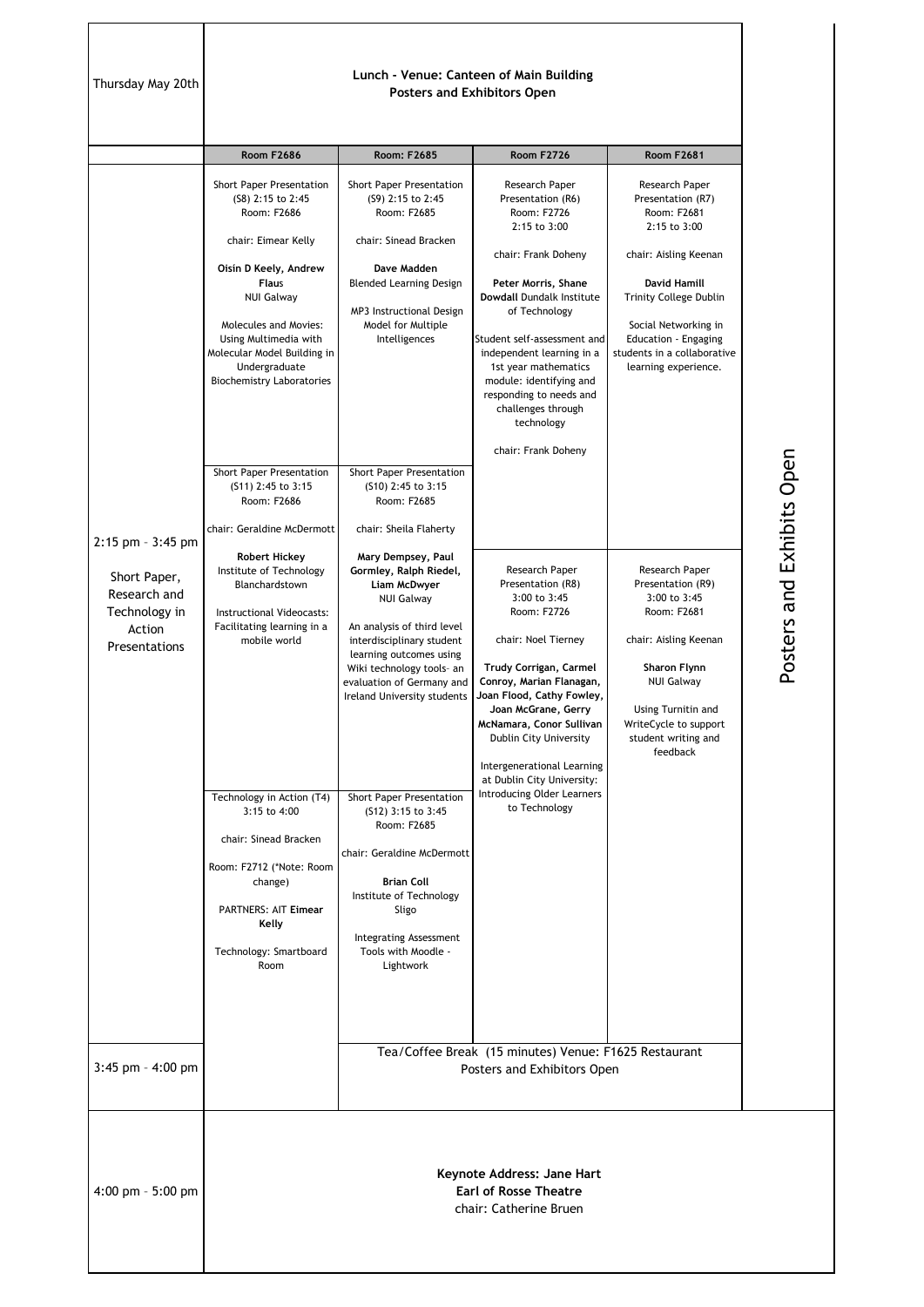| 5:00 pm - 6:00 pm | Presentation of Jennifer Burke Award<br>Irish Learning Technology Association AGM<br><b>Earl of Rosse Theatre</b> |
|-------------------|-------------------------------------------------------------------------------------------------------------------|
|                   |                                                                                                                   |
| 7:30 PM           | <b>Conference Dinner at the Olive Grove Restaurant</b>                                                            |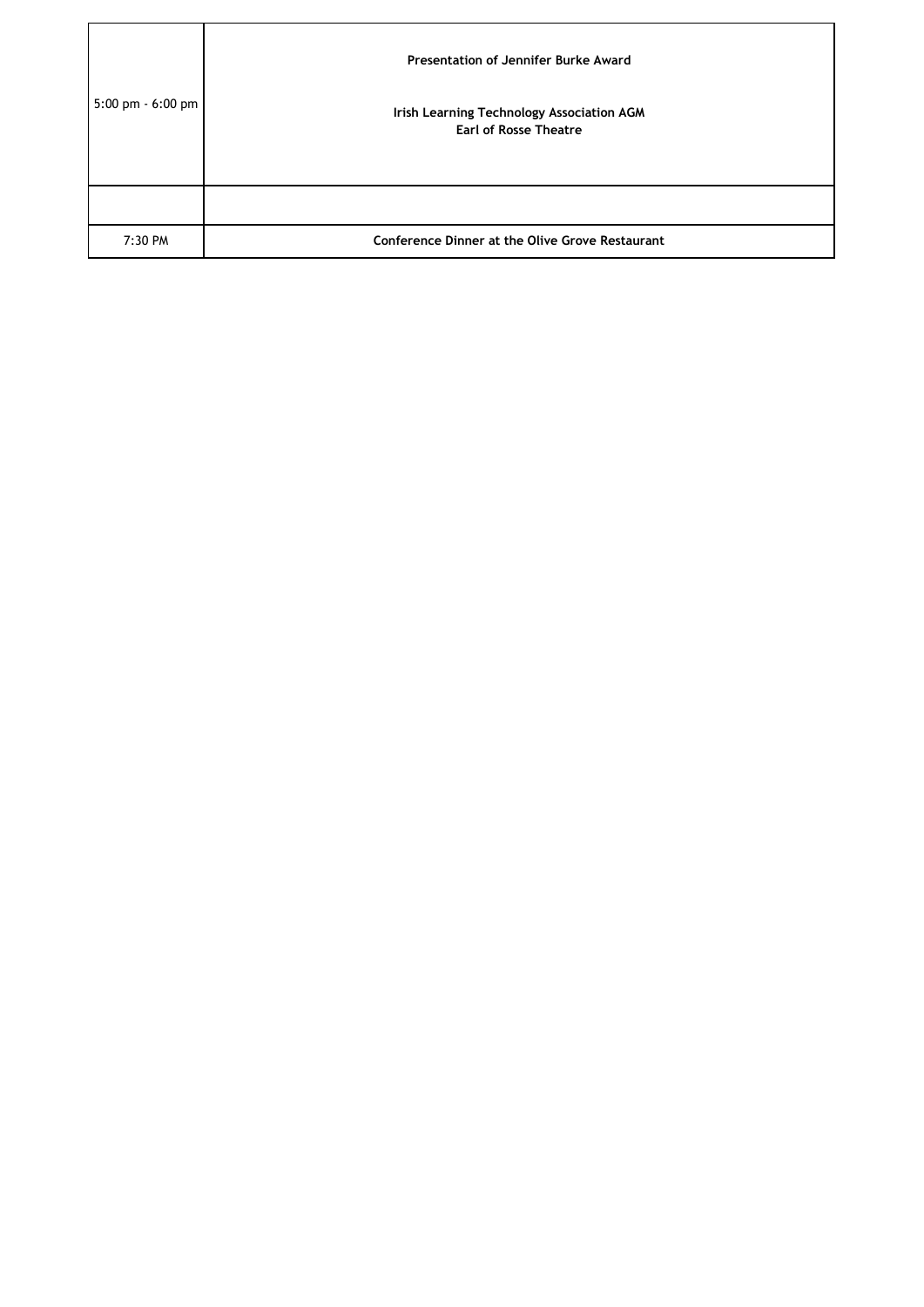## **Friday May 21st**

| 10:00 to 10:30am                                                                          | Tea/Coffee<br>Main Lobby, Hospitality Tourism and Leisure Studies Building                                                                                                                                                                                                                                                                                         |                                                                                                                                                                                                                                                             |                                                                                                                                                                                                                                                                                 |                                                                                                                                                                                                                                                                                                                                                                                                                                                                                                                                     |                           |  |
|-------------------------------------------------------------------------------------------|--------------------------------------------------------------------------------------------------------------------------------------------------------------------------------------------------------------------------------------------------------------------------------------------------------------------------------------------------------------------|-------------------------------------------------------------------------------------------------------------------------------------------------------------------------------------------------------------------------------------------------------------|---------------------------------------------------------------------------------------------------------------------------------------------------------------------------------------------------------------------------------------------------------------------------------|-------------------------------------------------------------------------------------------------------------------------------------------------------------------------------------------------------------------------------------------------------------------------------------------------------------------------------------------------------------------------------------------------------------------------------------------------------------------------------------------------------------------------------------|---------------------------|--|
| 10:30 am to 11:30<br>am                                                                   | Day 2 Welcome and Keynote Session, Eliott Masie<br><b>Earl of Rosse Theatre</b><br>chair: Paul Gormley                                                                                                                                                                                                                                                             |                                                                                                                                                                                                                                                             |                                                                                                                                                                                                                                                                                 |                                                                                                                                                                                                                                                                                                                                                                                                                                                                                                                                     |                           |  |
|                                                                                           | Room: F2686                                                                                                                                                                                                                                                                                                                                                        | <b>Room: F2685</b>                                                                                                                                                                                                                                          | Room: F2681                                                                                                                                                                                                                                                                     | <b>Room: F2727</b>                                                                                                                                                                                                                                                                                                                                                                                                                                                                                                                  |                           |  |
| $11:30$ am to                                                                             | Short Paper Presentation<br>$(513)$ 11:30 - 12:00<br>Room: F2686<br>chair: Barry O'Loughlin<br>John O'Connor, Claudia<br>lgbrude<br>Dublin Institute of<br>Technology<br>Is one life enough?                                                                                                                                                                       | Technology in Action (T5)<br>11:30 - 12:00<br>Room: F2685<br>chair: Assumpta Byrne<br><b>Richard Burrows &amp;</b><br><b>Anthony Doyle</b><br>Blackboard<br>Technology: Blackboard<br><b>User Community</b>                                                 | Short Paper Presentation<br>(514)<br>$11:30 - 12:00$<br>Room: F2681<br>chair: Aisling Keenan<br>Fionnghuala Kelly<br>Dublin Institute of<br>Technology<br>Learning Technologies for<br>Challenging Times - One<br>Size fits All                                                 | <b>Short Paper Presentation</b><br>(S15)<br>$11:30 - 12:00$<br>Room: F2726<br>chair: Luke Fannon<br><b>Noel Gorman</b><br>Institute of Technology<br>Tallaght<br>Maple TA as a Teaching<br>Tool In ITT Dublin                                                                                                                                                                                                                                                                                                                       | Posters and Exhibits Open |  |
| 12:40pm Short<br>Paper, Research<br>Paper and<br>Technology in<br>Action<br>presentations | Short Paper Presentation<br>(516)<br>12:00-12:30<br>Room: F2686<br>chair: Geraldine McDermott<br>Liam Ryan<br>Enovation<br><b>Enterprise Learning</b><br>Intelligence Suite (ELIS) -<br>Bring Moodle to the next<br>level with an enhanced<br>suite of functionality that<br>facilitates curriculum<br>management, reporting and<br>learning content<br>management | Short Paper Presentation<br>(517)<br>12:00-12:30<br>Room: F2685<br>chair: Assumpta Byrne<br><b>Rose Marie Baker</b><br>Pennsylvania State<br>University<br>Examples of Scaffolding and<br>Chunking in Online and<br><b>Blended Learning</b><br>Environments | Short Paper Presentation<br>(518)<br>12:00-12:30<br>Room: F2681<br>chair: Noel Tierney<br>Lorraine Carmody,<br>Elizabeth Sherry, John<br><b>Cardiff</b><br>Institute of Technology<br>Tallaght<br><b>Healthcare Professional</b><br>Roles: The Ontology Model<br>for E-Learning | PechaXucha<br>Pecha Kucha<br>12:00-12:40<br>Room: F2726 (*Note room change)<br>Devised and shared by Klein Dytham<br>architecture<br>TM: PechaKucha Night Foundation<br>chair: Luke Fannon<br>8. Laurence Cuffe, Bray Adult Education<br>Center, Wicklow VEC<br>Transforming the classroom: an exercise in<br>individualised assignments (PK8)<br>9. See Room F2685 <-<br>10. Michael O'Rourke, Athlone Institute of<br>Technology<br>The development of online assessment in the<br>Moodle Virtual Learning Environment (VLE) as a |                           |  |